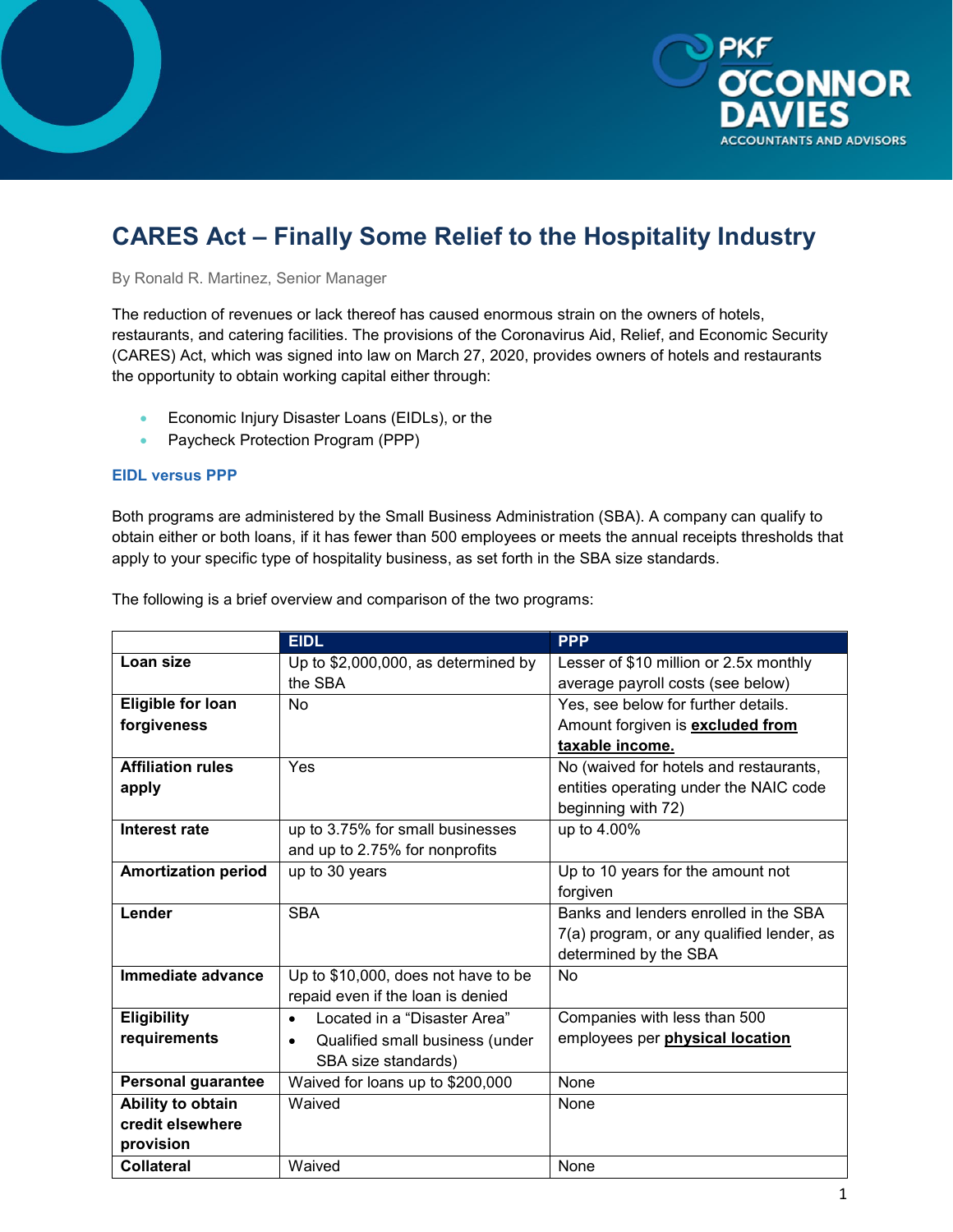|                         | <b>EIDL</b>                                                                                                                                                                                                                      | <b>PPP</b>                          |
|-------------------------|----------------------------------------------------------------------------------------------------------------------------------------------------------------------------------------------------------------------------------|-------------------------------------|
| Allowable uses of       | Ordinary and necessary business                                                                                                                                                                                                  | Payroll costs, interest on mortgage |
| loan proceeds           | expenses                                                                                                                                                                                                                         | obligations, rent and utilities     |
| <b>Non-allowed uses</b> | Refinancing existing debt<br>$\bullet$                                                                                                                                                                                           | Payment of salaries of employees    |
| of loan proceeds        | Payment of other federal<br>٠<br>agency loans<br>Paying federal, state or local tax<br>٠<br>penalties or fines<br>Repairing physical damage<br>٠<br>Making distributions to owners<br>٠<br>other than reasonable<br>remuneration | making more than \$100,000          |
| Can be transferred      | <b>Yes</b>                                                                                                                                                                                                                       | N/A                                 |
| to a PPP Loan?          |                                                                                                                                                                                                                                  |                                     |

The capital needs and situation for each company may differ. A company should address the following questions in deciding which program best suits them. In general:

- 1. How much capital does the company need?
- 2. Does the company need a quick infusion of cash to cover current expenses?
- 3. When was the effective date of employee furloughs?
- 4. How many full time equivalents (FTEs) were there:
	- o Prior to the closure of the hotel?
	- o After the closure of the hotel?
- 5. Is there a plan to rehire the laid off employees? If yes:
	- o When?
	- o How many employees will be brought back after the facility re-opening?
- 6. Were the wages of the retained employees reduced? If yes,
	- o By how much in percentage terms? and
	- o Is it in excess of 25% per employee?

## **Further Details about the PPP Loan**

An entity is limited to one PPP loan per location. Each PPP loan will be registered under a Taxpayer Identification Number at SBA to prevent multiple loans to the same entity. A company can qualify for both PPP and EIDL. An entity that obtains an EIDL between February 15, 2020 and June 30, 2020 can refinance that loan into a PPP loan.

The PPP defines payroll costs to:

## • **include**

- o salaries, wages, tips;
- o vacation, medical or sick leave health and retirement benefits, and
- o state and local wage taxes.
- **exclude** 
	- o annual compensation over \$100,000 for any individual employee
	- $\circ$  compensation of employees whose principal place of residence is outside of the United **States**
	- $\circ$  qualified sick and family leave for which a credit is allowed under sections 7001 and 7003 of the Families First Coronavirus Response Act

Employers are eligible for a 50 percent refundable payroll tax credit on wages paid up to \$10,000 per employee during the crisis. It would be available to employers whose businesses were disrupted due to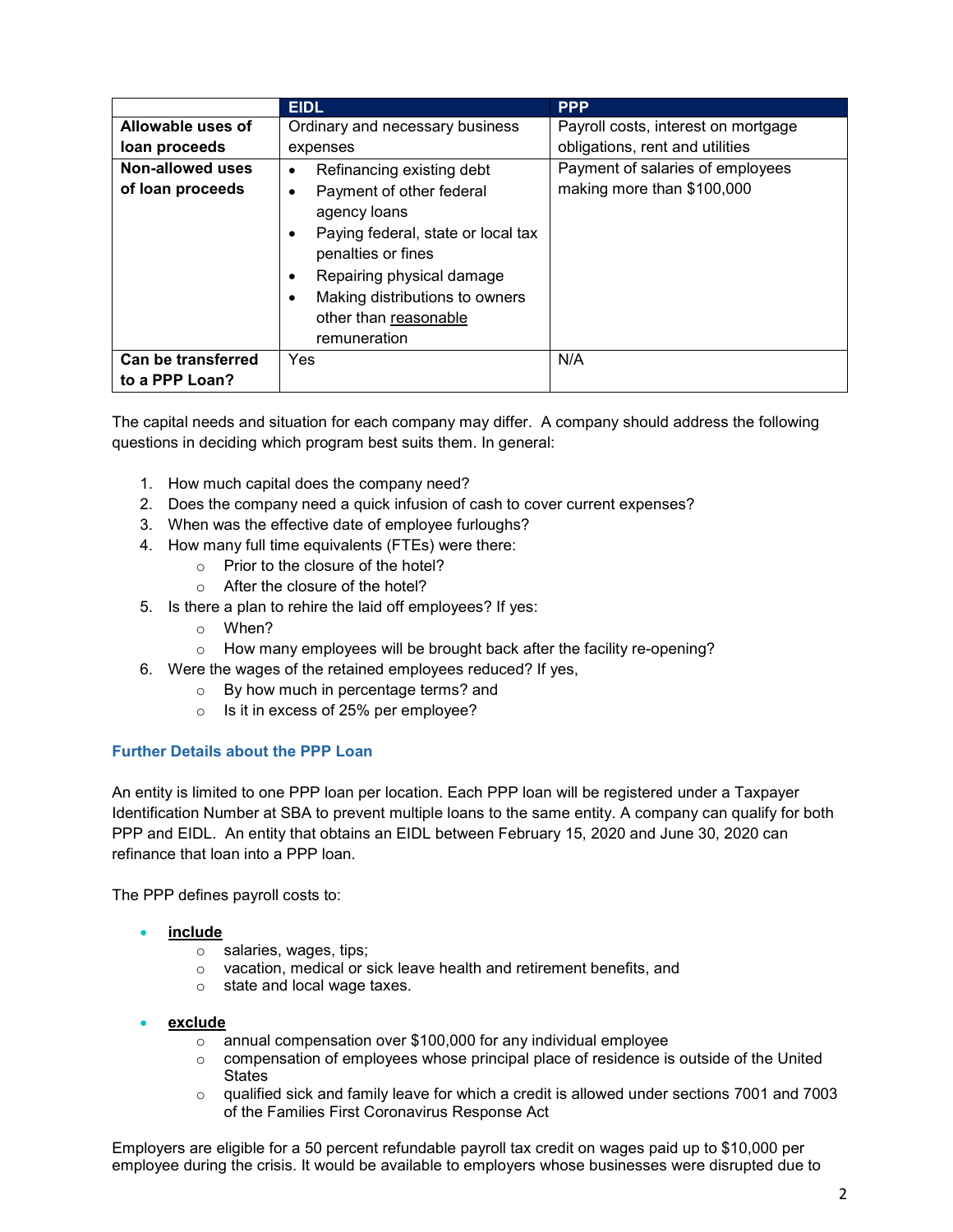virus-related shutdowns and firms experiencing a decrease in gross receipts of 50 percent or more when compared to the same quarter last year. The credit is available for employees retained but not currently working due to the crisis for firms with more than 100 employees, and for all employees for companies with 100 or fewer employees. However, the credit is not available for those taking a PPP loan.

The CARES Act also allows employers to significantly defer the deposit of the employer's share of social security taxes (but not Medicare taxes). Specifically, all employer social security taxes, otherwise required to be deposited between March 27, 2020 and December 31, 2020, are not required to be deposited on the normal deposit schedule. Instead, half of such taxes would be required to be deposited by December 31, 2021. The remaining deferred social security taxes would be required to be deposited by December 31, 2022. A company can elect to utilize this deferral option; however, this deferral provision will not apply if the company obtains a PPP loan, and the PPP loan is then forgiven.

## **PPP Loan Forgiveness**

The PPP loan can be forgiven if the proceeds from the PPP loan are used to pay:

- Payroll costs
- Interest and certain mortgage obligations
- Rent and utilities

The PPP loan amount that can be forgiven is based on the ratio of:

Average Number of FTEs per month from the loan date to June 30, 2020 Average Number of FTEs per month from February 15, 2019 to June 30, 2019\*

\* A borrower can alternatively choose to use the period January 1, 2020 to February 29, 2020

The PPP loan amount that can be forgiven is reduced by any wage reductions in excess of 25% per employee, and the temporary reduction in head count made between February 15, 2020 and April 26, 2020 will not reduce forgiveness if corrected by June 30, 2020.

An entity must apply for forgiveness of the PPP loan to its PPP loan lender. In this application, the entity must include:

- Documentation verifying the number of employees on payroll and pay rates, including IRS payroll tax filings and State income, payroll and unemployment insurance filings.
- Documentation verifying payments on covered mortgage obligations, lease obligations, and utilities.
- Certification from a representative of the entity that is authorized to certify that the documentation provided is true and that the amount that is being forgiven was used in accordance with the PPP's guidelines for use.

Any loan amounts not forgiven at the end of one year are carried forward as an ongoing loan. Principal and interest will continue to be deferred, for a total of 6 months to a year after disbursement of the PPP loan.

## **Other Matters**

Most of the hotels and restaurant companies sponsor retirement plans. We encourage you to refer the following PKF O'Connor Davies' recent articles as these may be of assistance:

- **[Employee Benefits Update](https://www.pkfod.com/insights/covid-19-employee-benefits-update/)**
- [The CARES Act and Qualified Retirement Accounts](https://www.pkfod.com/insights/the-cares-act-and-qualified-retirement-accounts/)